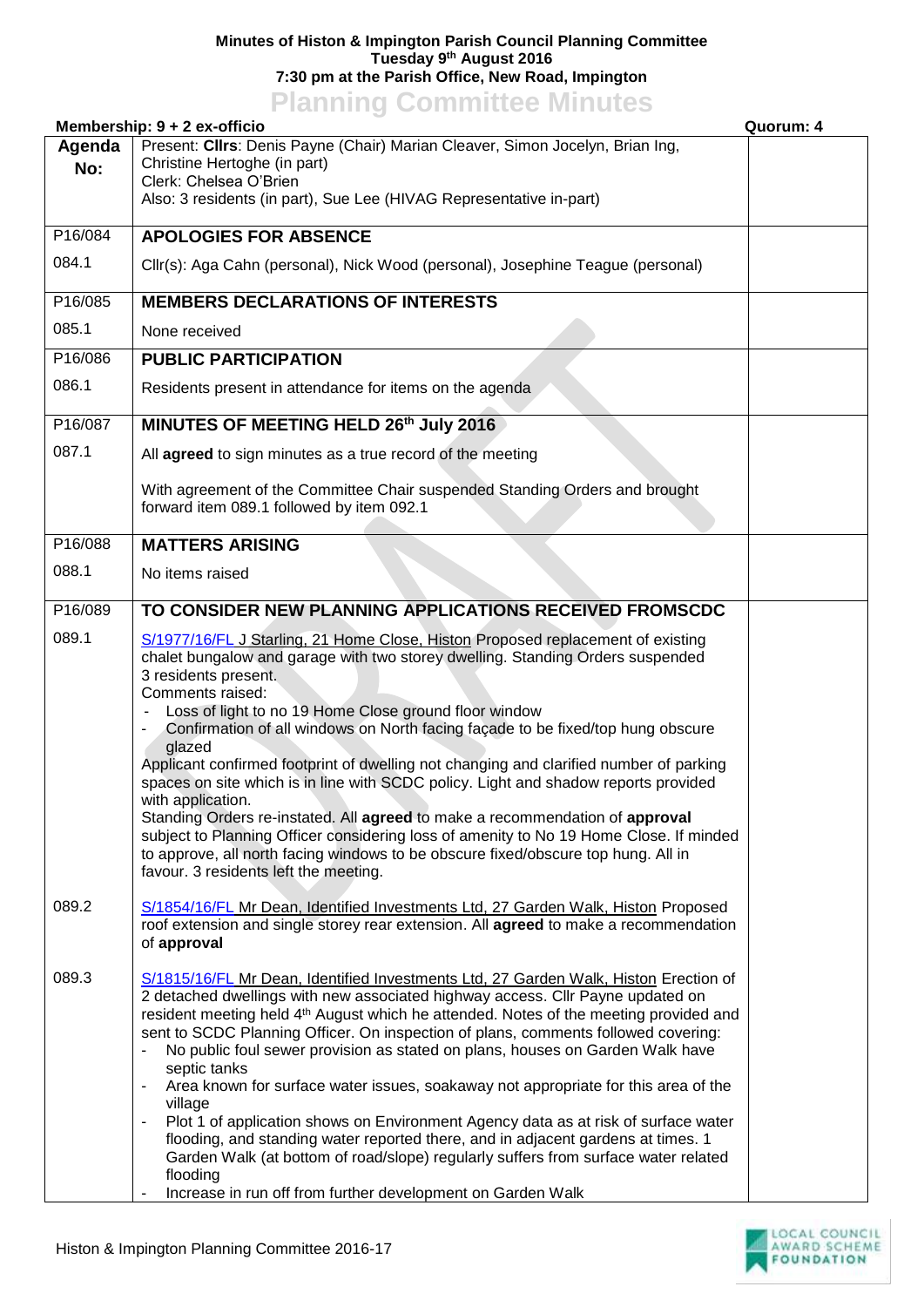|         | Road access is privately owned, construction access and parking of associated<br>plant to be conditioned in approved statement<br>Materials to be defined in application, in keeping with the area<br>$\blacksquare$<br>For these reasons, all <b>agreed</b> to make a recommendation of refusal. No objection to<br>design of the development, but foul and surface water drainage needs further research.<br>Noting high concern for drainage, agreed to recommend application for determination<br>by SCDC Planning Committee                                                                                                                                                                                                                                                                                                                                                                                                                                                                                                                                          |  |
|---------|---------------------------------------------------------------------------------------------------------------------------------------------------------------------------------------------------------------------------------------------------------------------------------------------------------------------------------------------------------------------------------------------------------------------------------------------------------------------------------------------------------------------------------------------------------------------------------------------------------------------------------------------------------------------------------------------------------------------------------------------------------------------------------------------------------------------------------------------------------------------------------------------------------------------------------------------------------------------------------------------------------------------------------------------------------------------------|--|
| 089.4   | S/1916/16/FL Mr & Mrs Wang, 4 Burrough Field, Impington Part two and party single<br>storey front extension and first floor rear extension. All agreed to make no<br>recommendation pending Officer Recommendation if site is overdevelopment, If<br>guest bedroom has separate access, condition use to ancillary to residential property<br>known as 4 Burrough Field                                                                                                                                                                                                                                                                                                                                                                                                                                                                                                                                                                                                                                                                                                   |  |
| 089.5   | S/1733/16/FL Mr Max York, Strive Partnership Ltd, Cambridge Health and Fitness<br>Clinic, Bridge Road, Impington Provision of new sports leisure and sports training<br>facilities including new 3G artificial training pitch and additional vehicular and bike<br>parking facilities. All agreed to make a recommendation of refusal, commenting<br>Site located within Green Belt, no exceptional circumstances demonstrated to<br>outweigh the harm<br>Proposed pitch and building on land with blanket Tree Preservation Order<br>Threat to pressurised main sewer directly under the site<br>Existing poor drainage, no provision/information provided in application to comment<br>in detail. SUDS not appropriate for this site, no adjacent storm drain<br>Inadequate parking for pitch and associated buildings<br>Conditions relating to Court Order for tree planting including re-planting and<br>$\overline{\phantom{a}}$<br>maintenance not adhered to<br>Noting concerns raised, agreed to request application is determined by SCDC Planning<br>Committee |  |
| 089.6   | S/1738/16/FL Colin Arlis, 61 New Road, Impington Rear extension (retrospective). All<br>agreed to make no recommendation                                                                                                                                                                                                                                                                                                                                                                                                                                                                                                                                                                                                                                                                                                                                                                                                                                                                                                                                                  |  |
| 089.7   | S/1987/16/FL Lee Robertson, Histon Early Years Centre, New School Road, Histon.<br>Removal of existing window and insertion of external door to front elevation. All agreed<br>to make a recommendation of approval                                                                                                                                                                                                                                                                                                                                                                                                                                                                                                                                                                                                                                                                                                                                                                                                                                                       |  |
| P16/090 | <b>To Accept Clerks Report</b>                                                                                                                                                                                                                                                                                                                                                                                                                                                                                                                                                                                                                                                                                                                                                                                                                                                                                                                                                                                                                                            |  |
| 090.1   | Clerks Report provided to all (Appx 1) covering SCDC Decision notices. No additional<br>comments were raised                                                                                                                                                                                                                                                                                                                                                                                                                                                                                                                                                                                                                                                                                                                                                                                                                                                                                                                                                              |  |
| P16/091 | To Receive Up-Date on Northstowe                                                                                                                                                                                                                                                                                                                                                                                                                                                                                                                                                                                                                                                                                                                                                                                                                                                                                                                                                                                                                                          |  |
| 091.1   | No update received                                                                                                                                                                                                                                                                                                                                                                                                                                                                                                                                                                                                                                                                                                                                                                                                                                                                                                                                                                                                                                                        |  |
| P16/092 | <b>Consultation</b>                                                                                                                                                                                                                                                                                                                                                                                                                                                                                                                                                                                                                                                                                                                                                                                                                                                                                                                                                                                                                                                       |  |
| 092.1   | Local Plan Examinations - Matter SC5A.4 H/1:d Land north of Impington Lane,<br>Histon & Impington<br>Wednesday 30 <sup>th</sup> November - 2pm Swansley Room<br>Deadline for Statement - 12 <sup>th</sup> September<br>Sue Lee, representative of HIVAG outlined hearing 30 <sup>th</sup> November, with statements<br>due 12th September. Need for Parish Council and HIVAG to work collectively on<br>statement.<br>Cllr Payne declared a non-pecuniary interest. All agreed no circumstances have<br>changed for Parish Council to amend representation submitted during Local Plan<br>consultation process. Main concerns raised:<br>Access to site off Impington Lane, safety concerns<br>$\blacksquare$<br>Site within flood zone<br>Agreed Committee Clerk to investigate costings of traffic survey for site. Agreed to<br>delegate drafting statement to Cllr Ing working with Committee Clerk and<br>representatives of HIVAG. Draft versions to be circulated to Committee members for<br>input throughout process                                             |  |
| 092.2   | <b>County Council consultation on devolution</b> closing 23 August. Cllr Payne provided                                                                                                                                                                                                                                                                                                                                                                                                                                                                                                                                                                                                                                                                                                                                                                                                                                                                                                                                                                                   |  |